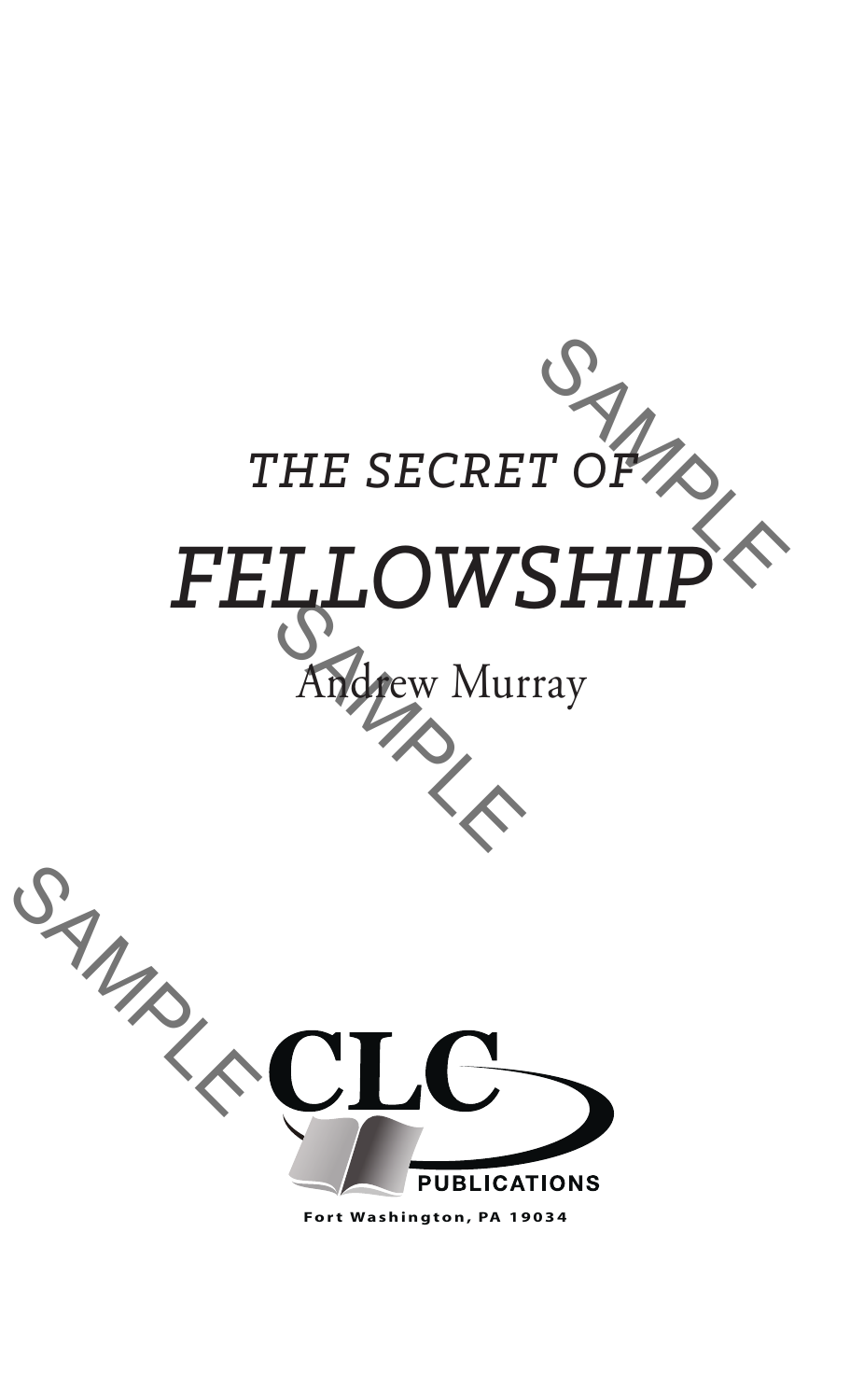*The Secret of Fellowship* Published by CLC Publications

*U.S.A.* P.O. Box 1449, Fort Washington, PA 19034

**INTERNA** *UNITED KINGDOM* CLC International (UK) Unit 5, Glendale Avenue, Sandycroft, Flintshire

© 1998 CLC Publications All rights reserved This printing 2019

Printed in the United States of America

ISBN (paperback): 978-1-61958-298-9 ISBN (e-book): 978-1-61958-299-6

SP<br>
SP<br>
T8-1-61958-299-6<br>
T8-1-61958-299-6<br>
James Version, convriging<br>
n, Inc. Used by permission Unless otherwise noted, all Scripture quotations are from the Holy Bible, New King James Version, copyright © 1979, 1980, 1982 by Thomas Nelson, Inc. Used by permission. All rights reserved.

**SAMPLE** Scripture quotations marked asv are from the Holy Bible, American Standard Version, 1901.

Italic in Scripture quotations are the emphasis of the author.

design by Mitch Bolton.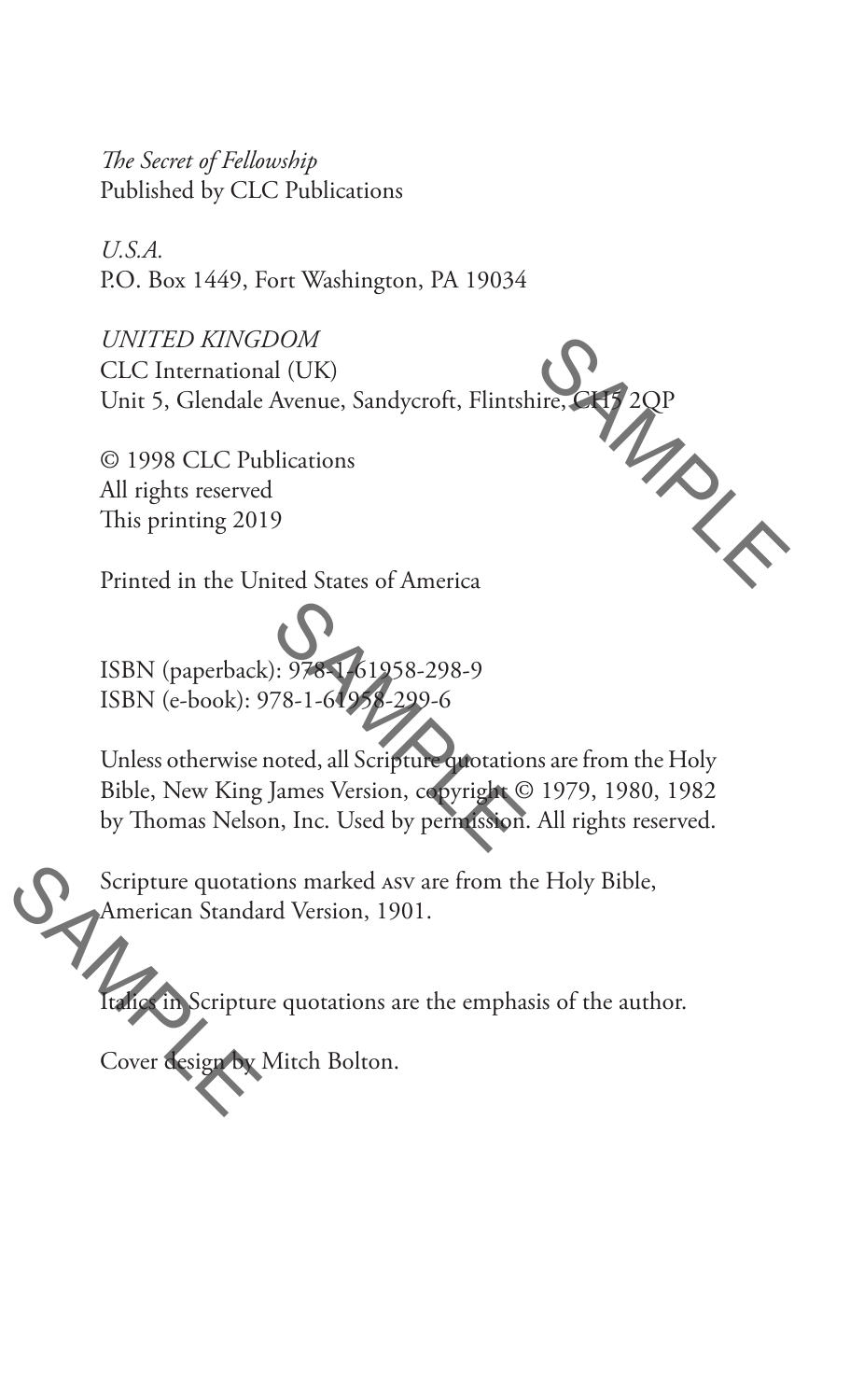## INTRODUCTION

To my Brethren in the Ministry:

I think of and pray<br>his country and all<br>iction becomes that<br>Christians is due to<br>the aim and object. or is the bring the soul, even<br>for the part of the Father in<br>as been accepted, the b<br>maable it is to the spiriture each day with God's W<br>a God for His presence BELOVED brethren—The more I think of and pray<br>about the state of religion in this country and all  $\mathbf{J}$  about the state of religion in this country and all over the world, the deeper my conviction becomes that the low state of the spiritual life of Christians is due to the fact that they do not realize that the aim and object of conversion is to bring the soul, even here on earth, *to a daily fellowship with the Father in heaven*. When once this truth has been accepted, the believer will perceive how indispensable it is to the spiritual life of a Christian to take time each day with God's Word, and, in prayer, to wait upon God for His presence and His love to be

revealed.<br>But how<br>persuaded to<br>for gaily fell<br>to train his But how can Christians be taught this lesson and be persuaded to live in obedience to it? The first thing is that the minister *himself* must be convinced of the great need for daily fellowship with God and must grasp his calling to train his people to habits of prayer. His hearers must be brought under the impression, through his preaching, that it is not enough at conversion to accept forgiveness of sins or even to surrender them selves to God. That is only a beginning. The young believer must understand that he has no power of his own to maintain his spiritual life.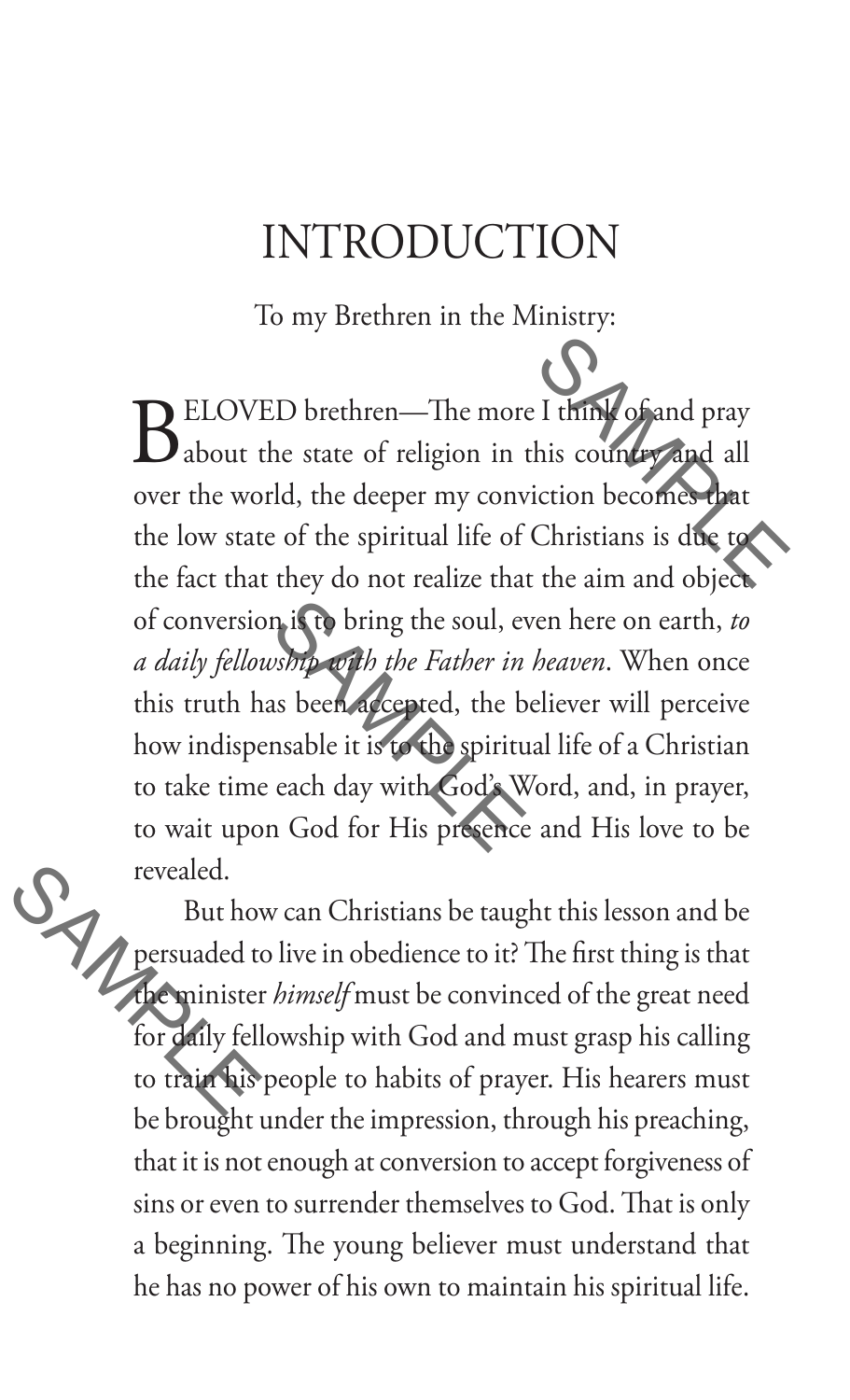of God through<br>ght and life in his<br>gept by the power<br>lits temptations.<br>ttle book to help.<br>f fellowship with No, he needs each day to receive new grace from heaven through fellowship with the Lord Jesus. This cannot be obtained by a hasty prayer or a superficial reading of a few verses from God's Word. He must take time quietly and deliberately to come into God's presence, to feel his weakness and his need, and to wait upon God through His Holy Spirit to renew the heavenly light and life in his heart. Then he may rightly expect to be kept by the power of Christ throughout the day, through all its temptations.

Without this, the joy and<br>laily life cannot be experience long for a better life b<br>ing God time day by<br>ew and sanctify their life<br>minister would lead and It has been my aim in writing this little book to help Christians to see the absolute necessity of fellowship with the Lord Jesus. Without this, the joy and power of God's Holy Spirit in daily life cannot be experienced. Many of God's children long for a better life but do not realize the need of giving God time day by day in the inner chamber to renew and sanctify their lives by His Spirit. Oh, that every minister would lead and help those under his charge to grasp this great truth.

his charge to g<br>Beloved b<br>Beloved by<br>Beloved by day<br>the one who n<br>encourage then Beloved brethren, meditate on this thought: *The feeble state of my spiritual life is mainly due to the lack of*  time day by day in fellowship with God. The minister is the one who must teach this lesson to his people, and encourage them to believe that a different life is possible. New life will dawn in many a soul as a result of time spent in prayer alone with God.

> If you should find a blessing in reading this little book, I ask that you share the blessing with others. If you have accepted the message that the Lord Jesus will,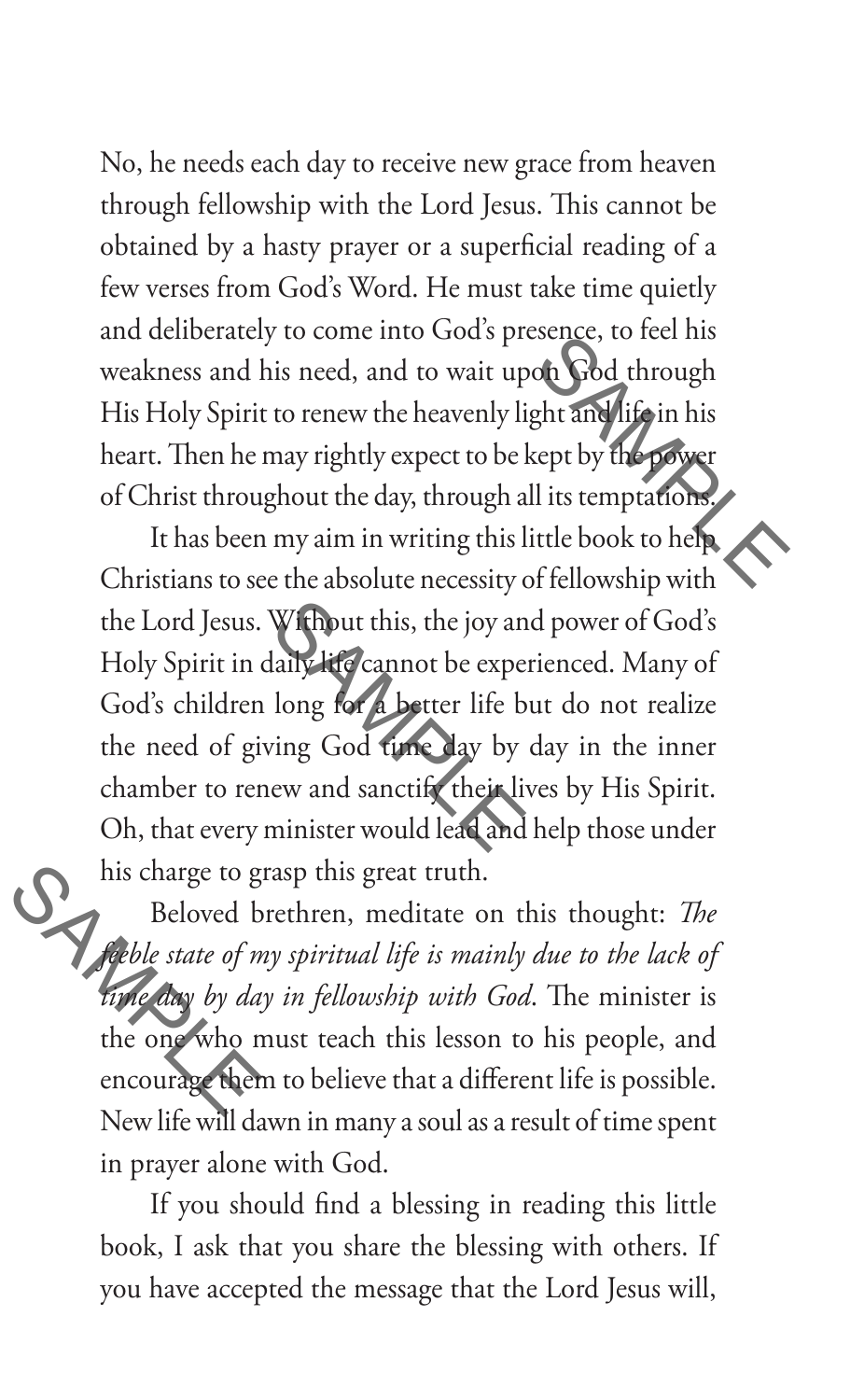day by day, grant you His presence and love, pass it on to others. However weak and impotent you feel, your faith will be strengthened as you help others to realize their need of fellowship with Jesus daily.

Chinary and chutch,<br>Chinary of the exten-<br>Chinary to help<br>ers of the extensional discussions of the exten-<br>God pours out this<br>t and in prayer, As we think of the need of our country and church, as we think of souls around us, as we think of the extension of God's kingdom, we ask you, O Christians, to help us find volunteers, who, as true soldiers of the cross, will persevere continually in prayer till God pours out His blessing upon us.

Your servant in the love of Christ and in prayer,

SAMPLE ANDREW MURRAY Wellington, South Africa

SAMPLE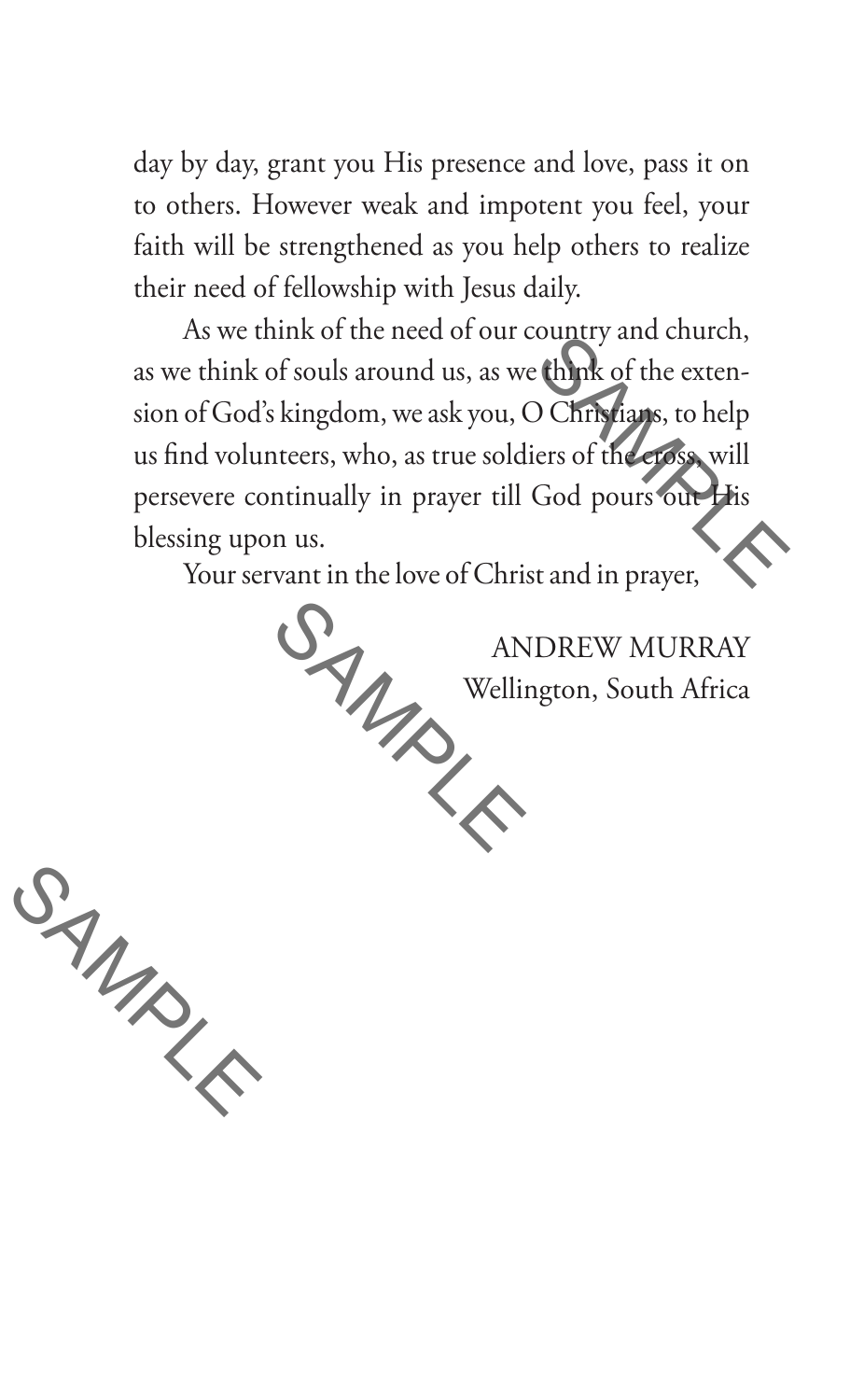## **Day 1**

## Day by Day

*The inward man is being renewed day by day.* Second Corinthians 4:16

Shing Christians<br>Shing necessity of<br>on is not always<br>ian life, not is it<br>wert. He should  $\prod_{\alpha}$ HERE is one lesson that all young Christians should learn, namely this: *the absolute necessity of fellowship with Jesus each day*. This lesson is not al ways taught at the beginning of the Christian life, not is it always understood by the young convert. He should realize that the grace he has received of the forgiveness of sins, of acceptance as God's child, of joy in the Holy Spirit, can only be preserved by the daily renewal of fellowship with Jesus Christ Himself.

Superior of the preserved by the set of the set of the set of the set of the set of the set of the set of the set of the set of the set of the set of the set of the set of the set of the set of the set of the set of the se God, but they<br>
grasped the sex<br>
frace continues<br>
love and His graduate day<br>
is the individual Many Christians backslide because this truth is not clearly taught. They are unable to stand against the temptations of the world or of their old nature. They strive to do their best to fight against sin and to serve God, but they have no strength. They have never really grasped the secret: The Lord Jesus will *every day* from heaven continue His work in me. But on one condition—*the soul must give Him time each day* to impart His love and His grace. Time alone with the Lord Jesus each day is the indispensable condition of growth and power.

Read Matthew 11:25–30. Listen to Christ's word: "Come to Me . . . and I will give you rest. . . . Learn from Me . . . and you will find rest for your souls" (Matt. 11:28–29). The Lord will teach us just how gentle and humble He is. Bow before Him, tell Him